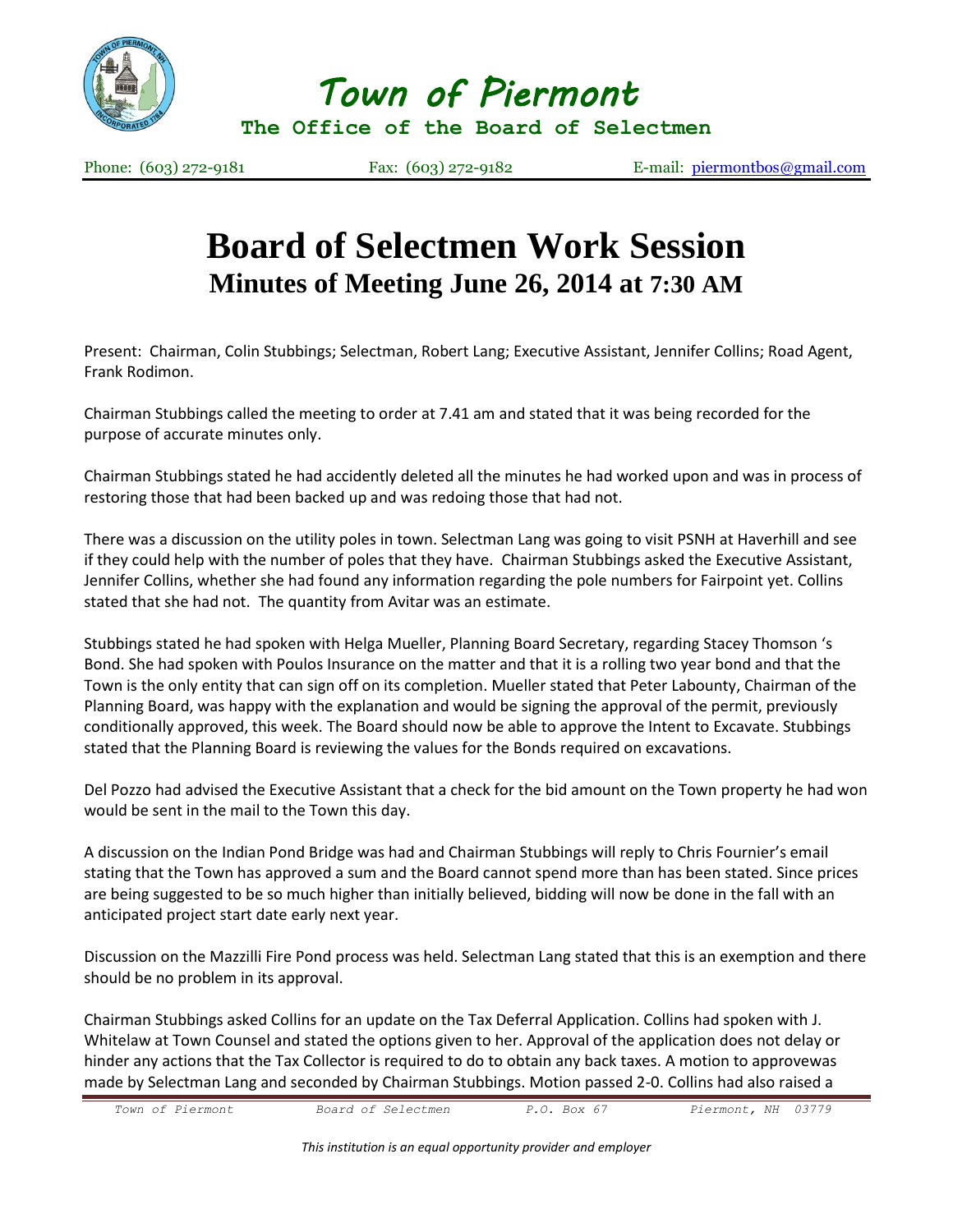letter to be sent to the applicant advising them of the situation. A copy needs to be given to the Tax Collector and an abatement raised for the taxes in question.

Road Agent, Frank Rodimon, stated that following the storm, Indian Pond Road was under water for about 5 hours in the early morning. A culvert on Barton Road plugged up with sticks and caused the ditch to run wide and deep. Other than that there is just a few minor scarring on some roads. Rodimon mentioned the matter where he had met with a resident about intrusion on the public highway and advised the Board of the RSA in question. He was advised to contact Town Counsel who can write a letter to the resident. Rodimon advised the Board that the cost of a precast deck for Colebrook Hill Bridge was \$16K. Replacement of the wooden deck will need to be completed within the next year or two. It can be replaced as it is at present or it could have the precast deck. This is a matter for next year's budget.

The Veteran's Credit Application was verified and approved.

A new Intent to Cut for Tax Map 9, Lot 37, Mueller was approved. It is for cordwood/firewood.

A new Abatement had been received for Tax Map R03, Lot 31 and also Lot 31-1, Indian Pond Road, Shansab. Avitar advice was for it to be approved. Abatements for \$1857.84 and \$1326.11 were approved.

Chairman Stubbings asked for an explanation on the ACO payroll error from Collins. Apparently the error was made a second time due to the intern missing the entry. Stubbings stated that payroll is an emotive subject and should be checked to ensure accuracy every time. Stubbings will ask the ACO if he will wait, yet again, until the next payroll payment. The bag sales had not been reported to the Recycling Center according to the manager. Collins will ensure that this is redone and will ensure this done timely in the future.

Stubbings referred to an email received from DES regarding the sampling at Bean Brook Swimming Pool. Selectman Lang could not understand why there is an issue as the Town has always paid for the samples. Stubbings stated that it would appear to be the contact details that are the problem. Stubbings will email the updated contact details and advise that the signs should be sent to the Selectboard office.

Stubbings stated that the Indian Pond Beach passes should be capable of being issued by both the Town Clerk and the Tax Collector as this enables more hours available for the public to obtain them. Collins would arrange for this to occur.

As neither selectman present had had the opportunity to fully read the Comcast Agreement that replaces the previous Charter one following their acquisition this matter was passed over.

Stubbings referred to a couple of emails that the Board had received regarding the logging that was taking place at Aaron Road. Selectman Lang had visited the site but nobody was around. He further stated that it would appear to have been clear cut. He will revisit today and speak to the logger on the matter if they are about.

The Federal notification of payment in lieu of taxes has been received together with the payment as usual at the time of year.

The manifests were approved.

Stubbings asked Collins about the financial figures. Collins explained that there is a posting that seems to have problem. Stubbings suggested that by voiding the transaction it had also affected additional transaction where it had been allocated. He asked her to speak with BMSI to resolve the issue and will then expect the financials for May. Stubbings also asked for a June to date report as well.

Chairman Stubbings stated that the Viellettes hearing yesterday for attachment was awarded to the Town.